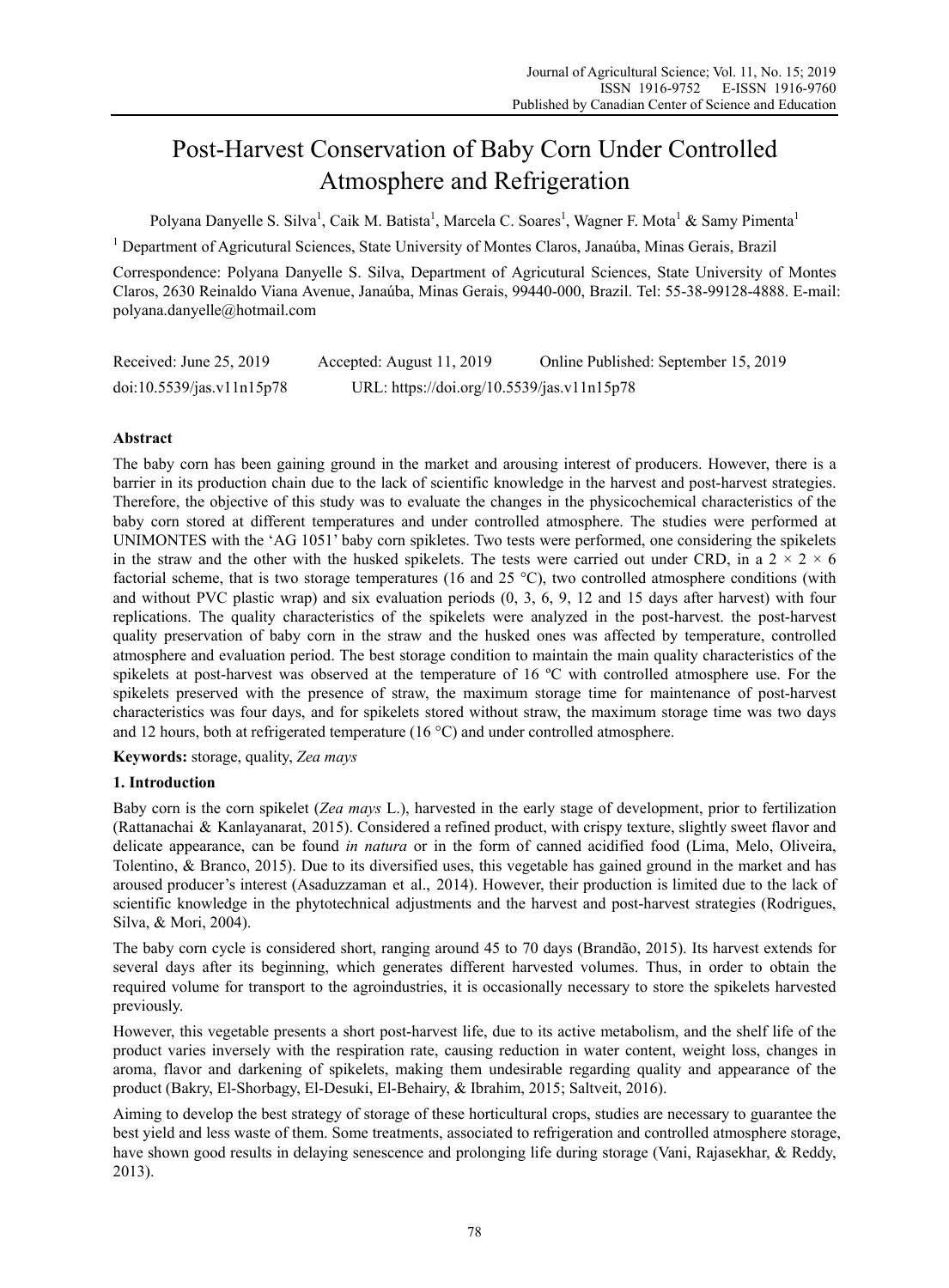Thus, the present study had as objective to evaluate the changes in physicochemical characteristics of the baby corn, under conditions of storage at different temperatures and under the use of the controlled atmosphere.

## **2. Materials and Methods**

The study was conducted at the State University of Montes Claros (Unimontes), Campus Janaúba-MG, in 2016. The analyzes were carried out at the Technology Laboratory for the Processing of Vegetable Origin Products of Unimontes. Baby corn spikelets of AG 1051 cultivar were used, marketed by the company Agroceres. The baby corn cultivation was carried out in the experimental area of Plant Science located in the same University, at the coordinates 15°47′18″ South latitude and 43°18′18″ West longitude, with an altitude of 515 meters.

The research consisted of two concomitant experiments, in the experiment I was carried out the physicochemical quality assessment of the conserved baby corn spikelets in the straw, and the experiment II was carried out in a similar way, but with husked spikelets storage.

The treatments were distributed under a completely randomized design (CRD), in a  $2 \times 2 \times 6$  factorial scheme, and four replications for both experiments. The treatments consisted of two storage temperatures, 16 °C (refrigerated) and 25 °C (room temperature), in two conditions, being, controlled atmosphere with PVC plastic wrap, presenting 20 um thickness and self-adhesive and without cover, evaluated in six different periods of post-harvest comprising 0, 3, 6, 9, 12 and 15 days after harvest.

Harvesting of spikelets was performed in the morning. The samples were placed in plastic boxes and sent to the laboratory, where they were washed under running tap water and sanitized with a sodium hypochlorite solution containing 100 mg  $L^{-1}$  for 15 minutes and then placed on paper towels to dry at room temperature. For experiment I were selected spikelets inside the straw, standardizing their size and diameter, to compose the treatments. In experiment II, the spikelets were husked and those that met the requirements of 8 to 12 cm in length (commercial standard) were selected, then washed and sanitized once more with a sodium hypochlorite solution of 20 mg  $L^{-1}$  for 15 minutes, after this procedure, the samples were placed on paper towel until the total drying at room temperature.

In both experiments, the following physicochemical characteristics, related to the quality of baby corn post-harvest, were evaluated for each time period considered: Fresh Matter Loss (FML); Titratable Acidity (TA); Hydrogen-ion potential (pH); Soluble Solids (SS); and the ratio of soluble solids and titratable acidity (SS/TA) of spikelets.

The FML was measured in electronic balance accurate to 0.001 g, and the results expressed as a percentage. A TA was determined by neutralization titration, which consists of diluting 10 mL of spikelet juice, triturated with the aid of a Mallory Robot® UP 150w mixer in 90 mL of distilled water, using 0.1 % phenolphthalein solution as indicator and titration with 0.1 N NaOH solution. The obtained results were expressed as percent of malic acid. To determine the pH was used a mPA210 pH meter from Ms Tecnopon®, calibrated using pH 4 and 7 buffer solutions. The SS were determined by refractometry using HI 96801 digital refractometer by HANNA® mark and the results expressed in °Brix. The SS/TA ratio was determined by the quotient between soluble solids and titratable acidity (Instituto Adolfo Lutz, 1985).

The variables were submitted to the normality test of Lilliefors and the Bartlett test to verify the normality of the data and homogeneity of the variances, respectively. After confirming these assumptions, the variables were submitted to an analysis of variance  $(p < 0.05)$  to verify the existence of interactions between the factors studied in both experiments. In the affirmative of the interactions, the qualitative factors (temperature and packaging) were compared by the F test ( $p < 0.05$ ) while the quantitative factor (storage times) were studied by regression. The regression models were adjusted according to their significance ( $p < 0.05$ ) and to the explanatory power of the biological effect in it. Statistical analyzes were performed with the aid of statistical software GENES (Cruz, 2016).

## **3. Results and Discussion**

The experimental coefficient of variation (CV%) allows comparisons between variables of different natures and provides an idea of the accuracy of the data. At first it is considered that the lower the CV%, the more homogeneous the data and the greater the experimental precision. In field experiments when the CV% is lower than 10% is considered low, between 20 to 30% medium and when over 30% considered high (Pimentel-Gomes, 2000). In general, it is observed in this study that the experimental precision, evaluated by CV%, was considered low for the variable pH, indicating high precision and classified as average for FML, TA, SS e SS/TA, which is a good precision in both experimental tests (I and II) (Tables 1 and 3), judging correct the inferences raised in the experiment.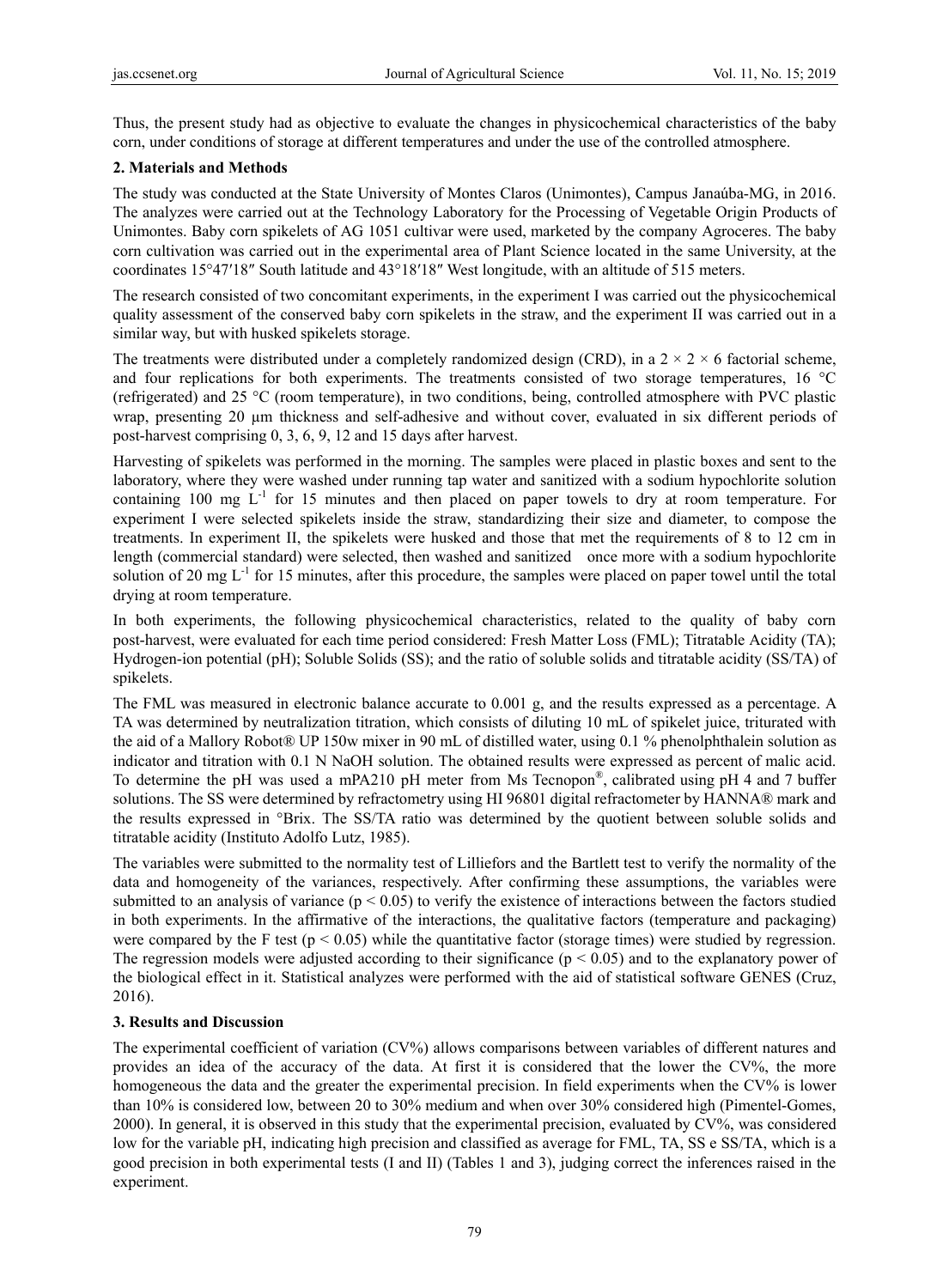## *3.1 Experiment I*

It was observed lower fresh matter loss when the spikelets were kept at a lower temperature (16 °C) and stored with PVC platic wrap package (Table 1), verifying that at 15 days after harvest, there is greater conservation of spikelets when stored in this condition (Table 2).

According to Soares, Guimarães, Silva, Durigan, and Silva (2018), packaging reduces the loss of corn mass during the days of storage, providing a better product appearance. Losses in the order of 3% to 6% are sufficient to cause

|                           | Package                                        | Periods (days) |                    |                   |                     |                    |                     |          |  |
|---------------------------|------------------------------------------------|----------------|--------------------|-------------------|---------------------|--------------------|---------------------|----------|--|
| Temperature $(^{\circ}C)$ | (PVC plastic wrap)                             | $\mathbf{0}$   | $\mathbf{3}$       | 6                 | 9                   | 12                 | 15                  | CV(%)    |  |
| Fresh matter loss         |                                                |                |                    |                   |                     |                    |                     |          |  |
|                           | $W^1$                                          | $0$ aA         | 3.7 <sub>bB</sub>  | 9.6 <sub>bB</sub> | 13.9 bB             | 19.0 bB            | 24.6 bB             |          |  |
| 16                        | $W/2$ <sup>2</sup>                             | $0$ aA         | 16.6 bA            | 33.1 bA           | 39.8 bA             | 45.7 bA            | 90.7 aA             | $-13.27$ |  |
|                           | W                                              | 0aA            | 11.4 aB            | $22.2$ aB         | $31.5$ aB           | $40.6$ aB          | 49.4 aB             |          |  |
| 25                        | W/O                                            | $0$ aA         | 29.4 aA            | 43.0 aA           | 50.5 aA             | 56.8 aA            | 62.7 bA             |          |  |
| Titratable acidity        |                                                |                |                    |                   |                     |                    |                     |          |  |
|                           | W                                              | $0.19$ aA      | $0.19$ aA          | $0.16$ bB         | $0.15$ bB           | 0.26 <sub>bA</sub> | 0.19 <sub>bB</sub>  |          |  |
| 16                        | W/O                                            | $0.21$ aA      | 0.21 <sub>bA</sub> | $0.27$ aA         | 0.23 <sub>bA</sub>  | 0.30 <sub>bA</sub> | $0.34\,\mathrm{bA}$ |          |  |
|                           | W                                              | $0.19$ aA      | $0.19$ aB          | $0.31$ aA         | $0.32$ aA           | $0.32$ aB          | $0.36$ aB           | $-17.62$ |  |
| 25                        | W/O                                            | $0.19$ aA      | $0.28$ aA          | $0.25$ aA         | $0.31$ aA           | $0.41$ aA          | $0.46$ aA           |          |  |
| Hydrogen-ion potential    |                                                |                |                    |                   |                     |                    |                     |          |  |
|                           | W                                              | 5.67 aA        | 5.72 aA            | 5.84 aA           | $6.24$ aA           | 5.81 aA            | 6.06 <sub>bA</sub>  |          |  |
| 16                        | W/O                                            | 5.67 aA        | 5.68 aA            | 5.55 aA           | $6.01$ aA           | 5.81 aA            | 5.75 aA             |          |  |
|                           | $\ensuremath{\text{W}}\xspace$                 | 5.67 aA        | 5.71 aA            | 5.58 aA           | 5.97 aA             | 5.85 aA            | $6.43$ aA           | $-4.22$  |  |
| 25                        | W/O                                            | 5.67 aA        | 5.58 aA            | 5.49 aA           | 5.89 aA             | 6.13 aA            | $6.06$ aB           |          |  |
| Soluble solids            |                                                |                |                    |                   |                     |                    |                     |          |  |
|                           | W                                              | 8.32 aB        | 7.93 aA            | 8.90 aB           | $6.48$ aB           | $7.23$ aB          | 6.80aB              |          |  |
| 16                        | W/O                                            | 10.82 aA       | 10.30 aA           | 11.48 aA          | 14.57 aA            | 11.93 aA           | 12.87 aA            | $-17.72$ |  |
|                           | W                                              | 8.69 aA        | 8.28 aA            | 10.63 aA          | 8.65 aA             | 7.75 aB            | 6.23 aA             |          |  |
| 25                        | W/O                                            | 8.73 aA        | 10.13 aA           | 11.83 aA          | 10.76 bA            | 10.55 aA           | 8.55 bA             |          |  |
|                           | Ratio of soluble solids and titratable acidity |                |                    |                   |                     |                    |                     |          |  |
| 16                        | W                                              | $3.04$ aA      | 2.89 aA            | 3.89 aA           | $3.02$ aA           | $1.95$ aB          | $2.45$ aA           |          |  |
|                           | W/O                                            | $3.52$ aA      | 3.35 aA            | $2.93$ aB         | $3.72$ aA           | 2.68 aA            | $2.54$ aA           | $-19.33$ |  |
|                           | W                                              | $3.04$ aA      | 2.88 aA            | $2.34$ bB         | $1.85\,\mathrm{bA}$ | $1.75$ aA          | 1.16 <sub>bA</sub>  |          |  |
| 25                        | W/O                                            | 3.06 aA        | 2.45 bA            | $3.24$ aA         | 2.36 bA             | 1.82 bA            | 1.27 <sub>bA</sub>  |          |  |

Table 1. Physicochemical parameters of baby corn conserved with straw (Experiment I), considering different temperatures, storage forms and post-harvest days. Janaúba-MG, Unimontes, 2019

*Note*. \* Means followed by different lowercase letters, presented in the column, differ from each other by the F test ( $p < 0.05$ ) as a function of the temperature factor interaction within the packaging factors and storage times.

Means followed by different upper case letters, presented in the column, differ from each other by the F test ( $p <$ 0.05) as a function of the interaction of the packaging factor within the temperature factors and storage times.

<sup>1</sup> With; <sup>2</sup> Without.

a significant decline in quality (Mamede et al*.*, 2009). Considering these assertions, it is possible to affirm that the treatments without the PVC plastic wrap protection do not meet this criterion from four days of storage, even submitted to the cooling  $(16 \degree C)$ .

Inside baby corn there is a high moisture content, causing an intense metabolic activity, as stated by Santos and Oliveira (2012). This can lead to large post-harvest losses, such as high dehydration and physicochemical changes, restricting the period of commercialization. In sweetcorn the use of refrigeration and controlled atmosphere are shown to be promising technologies, with positive reports evidenced by Mamede, Fonseca, Soares, Pereira Filho, and Godoy (2015) and Soares et al. (2018), also in the present study, for baby corn, these technologies reduced dehydration and maintained the post-harvest characteristics of the products.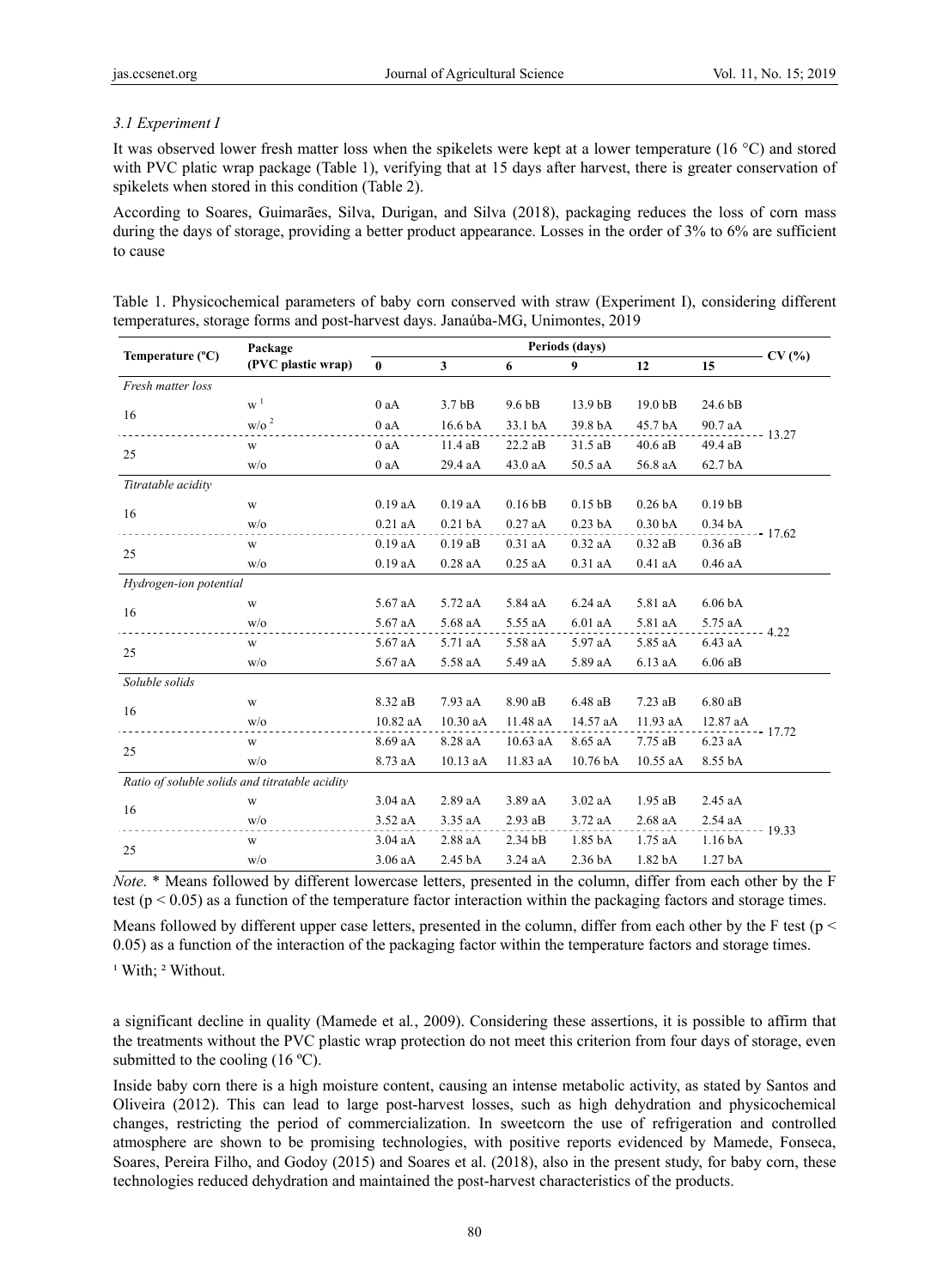From the third day, the packaged spikelets preserved at the lowest temperature (16  $^{\circ}$ C), obtained the lowest values of titratable acidity (Table 1). The spikelets acidity increased along the days of storage, with a linear and positive increase over the temperatures and packages, except for those under temperature of 16 °C with packaging, that no differences were observed regarding storage days (Table 2).



| Fresh Matter Loss $\begin{pmatrix} 9/6 \\ 8/2 \end{pmatrix}$ $\begin{pmatrix} 2/6 \\ 8 \end{pmatrix}$<br>9<br>12<br>15<br>$\bf{0}$<br>6<br>Storage periods | 1,0<br>$($ % malic acid $)$<br>0,8<br>0,6<br>0,4<br>Ź.<br>0.2<br>0.0<br>$\mathbf{0}$<br>3 | $\overline{7}$<br>Hydrogen-ion potential<br>6,6<br>6,2<br>5,8<br>5,4<br>5<br>6<br>$\mathbf{Q}$<br>12<br>15<br>$\mathbf{0}$<br><b>Storage periods</b> | 6<br>3          | 15<br>Soluble Solids ("Brix)<br>12<br>$\mathbf Q$<br>6<br>3<br>$\Omega$<br>3<br>6<br>$\theta$<br>9<br>12 15<br>Storage periods | 9<br>12 15<br>Storage periods | $\rm (S8/AT)$<br>$\overline{2}$<br>1<br>$\bf{0}$ | 6<br>3<br>Storage periods | 9<br>12<br>-15   |
|------------------------------------------------------------------------------------------------------------------------------------------------------------|-------------------------------------------------------------------------------------------|------------------------------------------------------------------------------------------------------------------------------------------------------|-----------------|--------------------------------------------------------------------------------------------------------------------------------|-------------------------------|--------------------------------------------------|---------------------------|------------------|
| <b>Variables</b><br>(With straw)                                                                                                                           | Temperature<br>(C)                                                                        | Package<br>(PVC plastic wrap)                                                                                                                        |                 | <b>Equation</b>                                                                                                                | $\mathbf{R}^2$                | $P_{value}$                                      | Days                      | $Y_{\text{max}}$ |
|                                                                                                                                                            | 16                                                                                        | $w^1$                                                                                                                                                | $1^{\bullet}$   | $\hat{v} = -0.5640 + 1.6499**x$                                                                                                | 0.99                          | 0.0001                                           | 15                        | 24.18            |
| <b>Fresh Matter Loss</b>                                                                                                                                   |                                                                                           | w/o <sup>2</sup>                                                                                                                                     | $2^*$           | $\hat{v} = -1.4783 + 5.2153**x$                                                                                                | 0.90                          | 0.0001                                           | 15                        | 73.75            |
|                                                                                                                                                            | 25                                                                                        | W                                                                                                                                                    | $3^{\triangle}$ | $\hat{v} = 1.3004 + 3.2731**x$                                                                                                 | 0.99                          | 0.0001                                           | 15                        | 50.40            |
|                                                                                                                                                            |                                                                                           | w/o                                                                                                                                                  | $4^{\bullet}$   | $\hat{v} = 11.58 + 3.8434**x$                                                                                                  | 0.98                          | 0.0001                                           | 15                        | 69.23            |
| <b>Titratable Acidity</b>                                                                                                                                  | 16                                                                                        | W                                                                                                                                                    | $1^{\bullet}$   | $\hat{v} = 0.19$                                                                                                               | $\overline{a}$                | >0.05                                            | $\overline{\phantom{a}}$  | 0.19             |
|                                                                                                                                                            |                                                                                           | $w$ /0                                                                                                                                               | $2^*$           | $\hat{v} = 0.1921 + 0.008714**x$                                                                                               | 0.83                          | 0.0001                                           | 15                        | 0.32             |
|                                                                                                                                                            | 25                                                                                        | W                                                                                                                                                    | $3^{\triangle}$ | $\hat{v} = 0.1932 + 0.01174**x$                                                                                                | 0.86                          | 0.0001                                           | 15                        | 0.37             |
|                                                                                                                                                            |                                                                                           | $w$ / $\circ$                                                                                                                                        | $4^{\bullet}$   | $\hat{v} = 0.1880 + 0.01671**x$                                                                                                | 0.90                          | 0.0001                                           | 15                        | 0.44             |
|                                                                                                                                                            | 16                                                                                        | W                                                                                                                                                    | $1^{\bullet}$   | $\hat{v} = 5.7038 + 0.0245 \cdot x$                                                                                            | 0.41                          | 0.0140                                           | 15                        | 6.07             |
| Hydrogen-ion potential                                                                                                                                     |                                                                                           | w/o                                                                                                                                                  | $2^*$           | $\hat{y} = 5.74$                                                                                                               |                               | > 0.05                                           | $\blacksquare$            | 5.74             |
|                                                                                                                                                            | 25                                                                                        | W                                                                                                                                                    | $3^{\triangle}$ | $\hat{v}$ = 5.5395 + 0.0436**x                                                                                                 | 0.83                          | 0.0001                                           | 15                        | 6.19             |
|                                                                                                                                                            |                                                                                           | $w$ / $\circ$                                                                                                                                        | $4^{\bullet}$   | $\hat{v} = 5.5179 + 0.0380**x$                                                                                                 | 0.66                          | 0.0001                                           | 15                        | 6.19             |
|                                                                                                                                                            | 16                                                                                        | W                                                                                                                                                    | $1^{\bullet}$   | $\hat{v} = 8.4749 + 0.1156 \times x$                                                                                           | 0.48                          | 0.0001                                           | 15                        | 10.21            |
| Soluble Solids                                                                                                                                             |                                                                                           | w/o                                                                                                                                                  | $2^*$           | $\hat{v} = 10.6894 + 0.1739*x$                                                                                                 | 0.40                          | 0.012                                            | 15                        | 13.30            |
|                                                                                                                                                            | 25                                                                                        | W                                                                                                                                                    | $3^{\triangle}$ | $\hat{v} = 9.5031 + 0.1512*x$                                                                                                  | 0.75                          | 0.0270                                           | 15                        | 11.77            |
|                                                                                                                                                            |                                                                                           | W/0                                                                                                                                                  | $4^{\bullet}$   | $\hat{v} = 10.09$                                                                                                              |                               | > 0.05                                           | $\overline{\phantom{a}}$  | 10.09            |
|                                                                                                                                                            | 16                                                                                        | W                                                                                                                                                    | $1^{\bullet}$   | $\hat{v} = 3.3498 - 0.06352**$ x                                                                                               | 0.30                          | 0.0030                                           | $\mathbf{0}$              | 3.35             |
| SS/TA                                                                                                                                                      |                                                                                           | w/o                                                                                                                                                  | $2^*$           | $\hat{v} = 3.5558 - 0.05783**$ x                                                                                               | 0.47                          | 0.0060                                           | $\mathbf{0}$              | 3.56             |
|                                                                                                                                                            | 25                                                                                        | W                                                                                                                                                    | $3^{\triangle}$ | $\hat{v} = 3.1195 - 0.1265**x$                                                                                                 | 0.97                          | 0.0001                                           | $\theta$                  | 3.12             |
|                                                                                                                                                            |                                                                                           | $w$ /0                                                                                                                                               | $4^{\bullet}$   | $\hat{v} = 3.2008 - 0.1113**x$                                                                                                 | 0.71                          | 0.0001                                           | $\boldsymbol{0}$          | 3.20             |

*Note.*<sup>1</sup> With;<sup>2</sup> Without.

Low values TA, due to storage of products under controlled atmosphere and at low temperatures, are attributed a reduction of organic acids amounts acids due to deceleration in the respiratory process and metabolic activity of the spikelets (M. I. F. Chitarra & A. B. Chitarra, 2005). Besides the degradation process, the decrease of the moisture contents favors the concentration of acidity, explaining the fact that the spikelets stored at higher temperatures (25 °C) and unpackged presented the highest values of acidity (Table 1). However, even with a higher acidity (which is responsible for the flavor of the spikelets), it is not only attributed to organic acids, but also to a beginning of acid fermentation by microorganisms during storage (Sena et al., 2016). Considerable factor since these were in direct contact with the environment.

At the 15th day of storage, the lowest pH values were observed when the spikelets were stored at 16  $^{\circ}$ C and stored without the package (Table 1). The hydrogenionic potential of spikelets increased in function of days of storage. The highest pH increase occurred at 25  $^{\circ}$ C with the use of package, and the lowest increment and pH observed at 15 days of storage occurred at the temperature of 16  $^{\circ}$ C with the use of the package (Table 2).

The pH of the food is an important variable, since it allows the determination of possible changes caused by the action of microorganisms, as well as indicates its parameters of acidity and flavor  $(M. I. F. Chitarra & A. B.$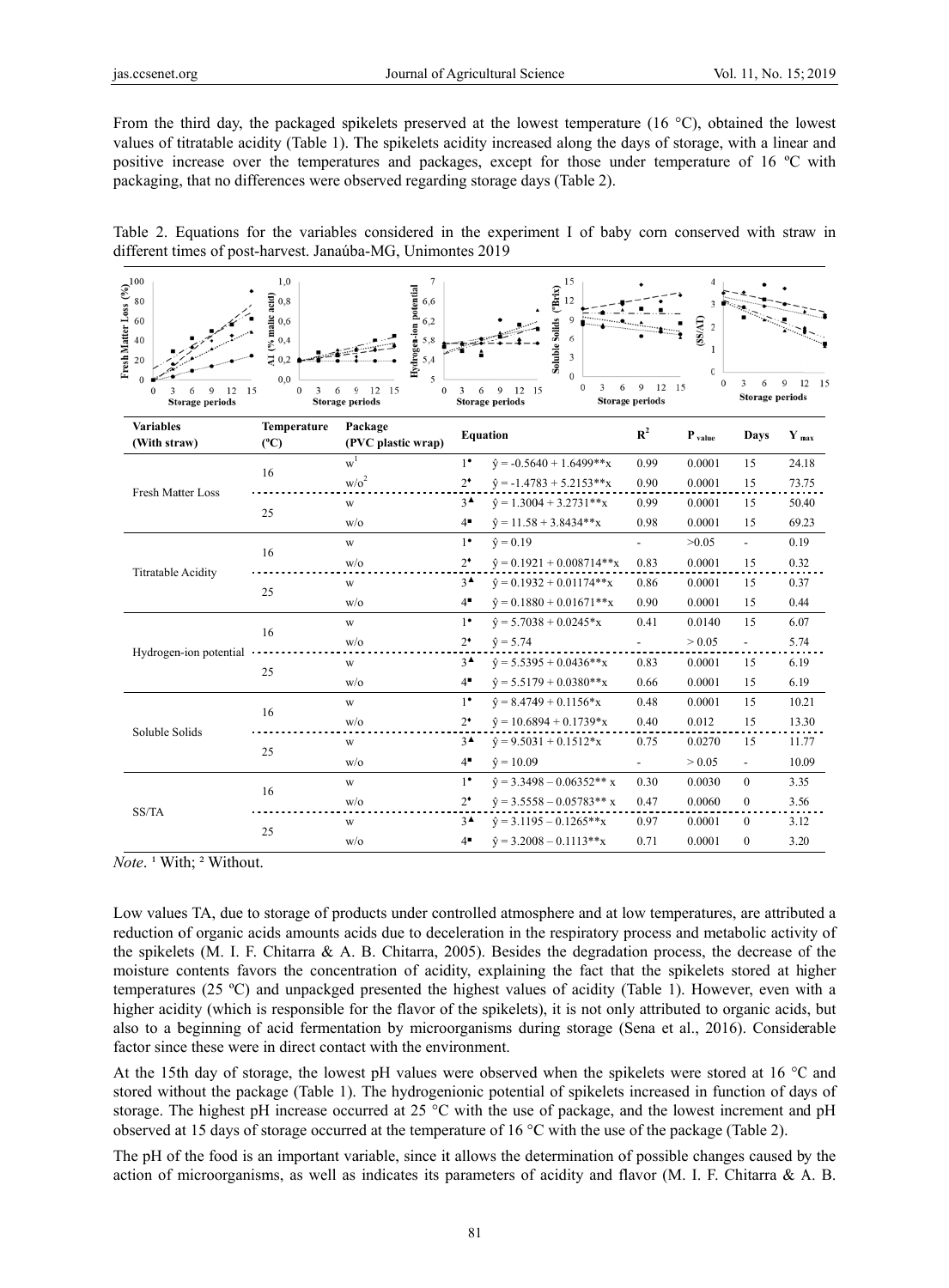Chitarra, 2005). The pH results obtained in this study agree with Lima et al. (2015) that evaluated the quality of six varieties of organic baby corn, 'Pipoca', 'Super doce', 'Doce cristal', 'Eldorado', 'Cate-tinho' and 'Branco', confirming that the baby corn is an acid food, regardless of the studied varieties, without altering in great magnitude the level of acidity.

During the storage process of the spikelets, it was possible to notice that the conditions with higher temperature and without package favored the increase of the organic acids and the pH; contributed with a possible microbiological activity in the spikelets, although this action has not been evaluated (Table 1). At the lowest temperature (16 °C) with presence of package it is observed the maintenance of the spikelets acidity levels found on the harvest day.

A concentration in the SS contents of the baby corn spikelets is observed after the post-harvest days. The spikelets submitted to the temperature of 16 °C without package obtained the highest increase and final soluble solids content (Table 2). The same behavior was observed in the fresh matter loss, pointing out a possible ratio between these variables. If this occurs, the lower the moisture content, the greater the concentration of soluble solids in the spikelets, indicating in grams, the solids that are dissolved in the juice or in the pulp, may increase with maturation by means of synthetic processes or by the degradation of the polysaccharide (M. I. F. Chitarra  $\&$ A. B. Chitarra, 2005). Perfeito et al. (2017), observed for sweet corn, soluble solids values ranging from 15.0 to 17.0 °Brix, while Lima et al. (2015) working with baby corn, detected values ranging from 3.0 to 6.0 °Brix, and the results observed in the present study are lower than those found with sweetcorn and higher than the results obtained to baby corn by the authors (Table 1). In the evaluation of the SS/TA ratio, the samples stored at 25 °C without package were lower, evidencing a greater imbalance between the contents of sugars and acids of this vegetable (Table 1).

A decrease in SS/TA can be observed as days of storage increase, where the highest reduction is associated with the temperature of 25 °C, with greater accentuation with the use of package to store the spikelets (Table 2). The reduction of this ratio observed during storage days is indicative of quality losses. This change is affected by the physical and metabolic degradation of the spikelets and constitutes an important parameter to define the best alternative for storage (Menezes et al., 2017).

### *3.2 Experiment II*

The spikelets stored at 25 °C had the highest fresh matter losses, and the treatment without package had significant losses at both temperatures (Table 3). In all treatments there was an increase of FML. However, lower losses were observed in conserved baby corn at the temperature of 16 °C with the use of the package (Table 4). In accordance with Mamede et al. (2009) in which the fresh matter losses for spikelets may not exceed 6%, the condition that provided the longest storage time was under controlled atmosphere and refrigeration of 16 °C, providing a maximum time of 2.5 days.

The lower loss of matter caused by the use of the controlled atmosphere can be explained by the low concentration of  $O_2$ , along with the increase of  $CO_2$  concentration in the vegetables conserved in package, causing the reduction of the respiratory rate and consequently decreasing the matter loss (Soliva-Fortuny & Martín-Beloso, 2003). Araújo, Campos, and Gomes (2014) studying sweetcorn, accomplished that the use of the modified atmosphere associated with refrigeration helps to maintain the quality and improve the appearance of sweetcorn.

From the 3rd day of storage, the packaged baby corn exhibited lower acidity at the two temperatures studied (Table 3). As for FML, there was an increase in TA over the stored days, and the highest acidity values were observed at 25 °C without the use of the package (Table 4). Spikelets stored without package has an increase in their respiratory activity, undergoing influences of dehydration, that is, occurs greater synthesis and accumulation of organic acids and, consequently, increases the titratable acidity (Oliveira et al., 2017).

pH differences between treatments were observed only from the 9th day of evaluation, in which was detected in the packaged spikelets a lower pH at a temperature 16 °C when compared to the samples at 25 °C in the same condition (Table 3). Treatment with unpacked spigots at 25 °C obtained the lowest pH at 2.2 days of storage, while in the treatment with unpacked spikelets at 16 °C, the lowest pH value was observed only at 8.9 days after storage (Table 4). According to Miranda, Marques, Passos, and Oliveira (2017), the decrease in pH indicates the increase of spikelets acid fermentation, leading to deterioration of the product and senescence. The lowest pH, in shorter storage time, was observed in the spikelets conserved at 25 °C compared to those maintained at 16 °C. Thus, a lower temperature induces a delay in pH elevation, consequently contributing to the better post-harvest quality and shelf life of this horticultural.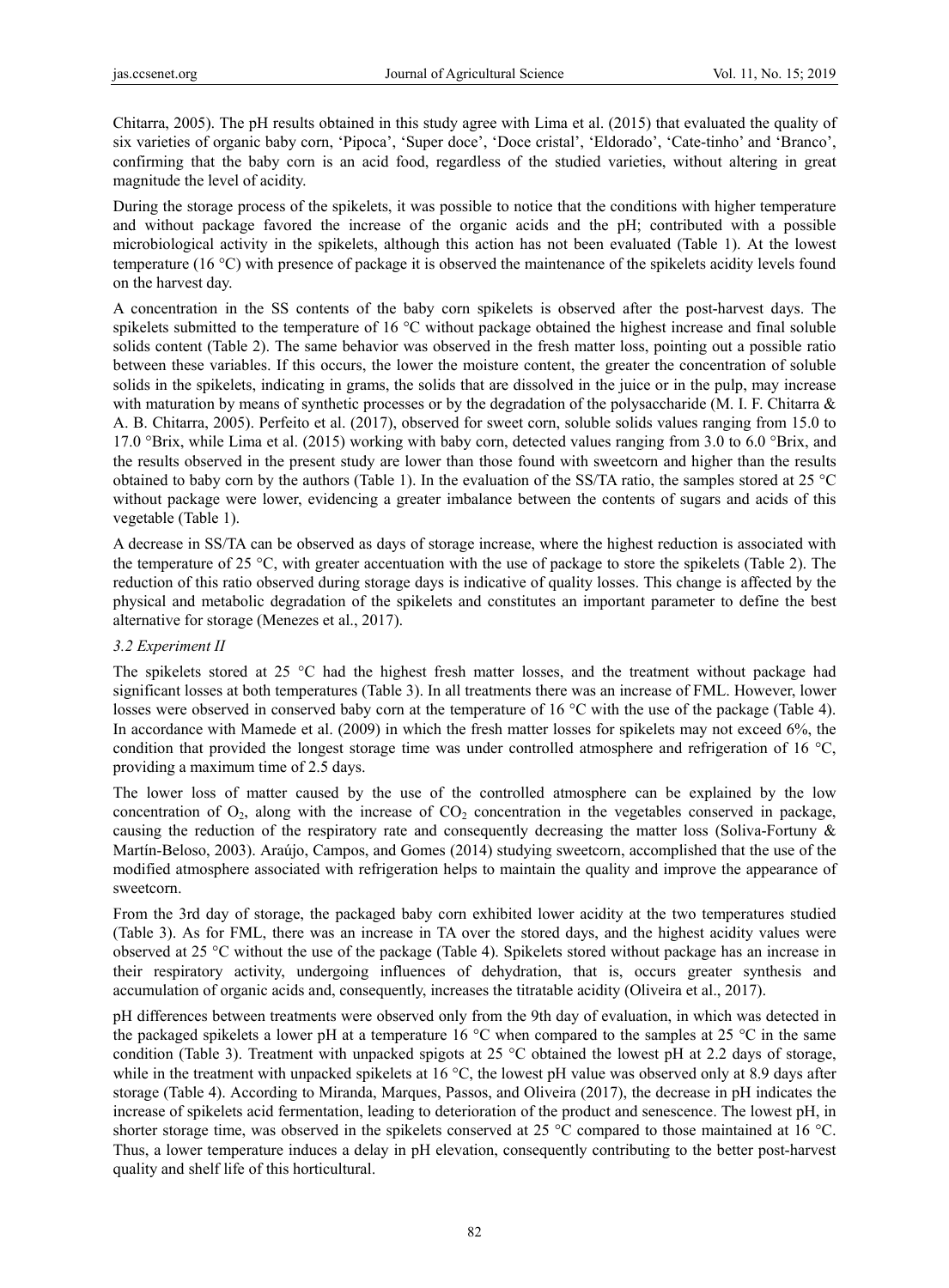|                                                | Package             | Periods (days)     |                   |            |                    |                    |                    |          |  |
|------------------------------------------------|---------------------|--------------------|-------------------|------------|--------------------|--------------------|--------------------|----------|--|
| Temperature (°C)                               | (PVC plastic wrap)  | $\bf{0}$           | 3                 | 6          | 9                  | 12                 | 15                 | CV(%)    |  |
| Fresh matter loss                              |                     |                    |                   |            |                    |                    |                    |          |  |
| 16                                             | $W^1$               | 0aA                | 6.1 <sub>bB</sub> | 16.1 bB    | 23.1 bB            | 30.8 <sub>bB</sub> | 39.3 bB            |          |  |
|                                                | $\mathrm{w/o}$ $^2$ | $0$ aA             | 50.9 aA           | 36.8 bA    | 51.3 bA            | 64.3 bA            | 72.6 aA            | $-10.70$ |  |
|                                                | $\mathbf W$         | 0aA                | 16.8 aB           | $31.6$ aB  | 44.3 aB            | 56.8 aB            | 67.3 aB            |          |  |
| 25                                             | W/O                 | 0aA                | 29.8 bA           | 49.2 aA    | 62.9 aA            | 71.7 aA            | 77.0 aA            |          |  |
| Titratable acidity                             |                     |                    |                   |            |                    |                    |                    |          |  |
|                                                | $\mathbf W$         | $0.22$ aA          | $0.22$ aA         | $0.28$ bB  | $0.28$ aB          | 0.30 <sub>bB</sub> | $0.26$ bB          |          |  |
| 16                                             | W/0                 | $0.27$ aA          | $0.27$ aA         | $0.40$ aA  | 0.41 <sub>bA</sub> | $0.57$ aA          | 0.58 <sub>bA</sub> | 13.30    |  |
| 25                                             | $\mathbf W$         | 0.19aA             | $0.25$ aB         | $0.36$ aB  | $0.34$ aB          | $0.55$ aA          | $0.58$ aB          |          |  |
|                                                | W/O                 | 0.19 <sub>bA</sub> | $0.33$ aA         | $0.46$ aA  | $0.58$ aA          | $0.56$ aA          | 0.72aA             |          |  |
| Hydrogen-ion potential                         |                     |                    |                   |            |                    |                    |                    |          |  |
| 16                                             | W                   | 5.67 aA            | 5.61 aA           | 5.59 aA    | 5.76 bA            | 5.62 bA            | 5.98 bA            |          |  |
|                                                | W/O                 | 5.67 aA            | 5.62 aA           | 5.48 aA    | 5.62 aA            | 5.68 bA            | $6.16$ aA          | $-3.05$  |  |
|                                                | $\mathbf W$         | 5.67 aA            | 5.44 aA           | 5.52 aA    | 6.12 aA            | 5.91 aB            | 6.22 aA            |          |  |
| 25                                             | W/0                 | 5.67 aA            | 5.44 aA           | 5.54 aA    | 5.61 aB            | 6.38 aA            | 6.04 aA            |          |  |
| Soluble solids                                 |                     |                    |                   |            |                    |                    |                    |          |  |
| 16                                             | W                   | $9.08$ aB          | 8.65 aB           | $10.63$ aA | 8.80 bB            | 8.83 bB            | 8.00 aB            |          |  |
|                                                | W/O                 | 11.58 aA           | 11.03 aA          | 12.27 bA   | 14.18 bA           | 15.78 bA           | 16.25 bA           | $-10.57$ |  |
| 25                                             | W                   | 8.71 aA            | 9.60 aB           | 9.70 aB    | 13.13 aB           | 12.45 aB           | 6.16 aB            |          |  |
|                                                | W/0                 | 8.68 bA            | 12.03 aA          | 15.5 aA    | 21.05 aA           | 23.64 aA           | 25.10 aA           |          |  |
| Ratio of soluble solids and titratable acidity |                     |                    |                   |            |                    |                    |                    |          |  |
| 16                                             | W                   | 2.81 aA            | 2.68 aA           | 2.56 aA    | $2.50$ aA          | 2.00aA             | $2.07$ aA          |          |  |
|                                                | W/O                 | 2.94 aA            | 2.79 aA           | 2.12 aA    | 2.38 aA            | 1.86 bA            | 1.90 aA            | $-16.60$ |  |
|                                                | $\mathbf W$         | $3.03$ aA          | $2.75$ aA         | 1.87 bA    | $2.65$ aA          | $1.56$ aB          | 0.97 <sub>bB</sub> |          |  |
| 25                                             | 3.05 aA<br>W/0      |                    | 2.41 aA           | 2.28 aA    | 2.45 aA            | $2.62$ aA          | 2.34 aA            |          |  |

Table 3. Physicochemical parameters of conserved baby corn without straw (Experiment II), considering different temperatures, storage forms and post-harvest days. Janaúba-MG, Unimontes, 2019

*Note*. \* Means followed by different lowercase letters, presented in the column, differ from each other by the F test ( $p < 0.05$ ) as a function of the temperature factor interaction within the packaging factors and storage times.

Means followed by different upper case letters, presented in the column, differ from each other by the F test ( $p <$ 0.05) as a function of the interaction of the packaging factor within the temperature factors and storage times.

<sup>1</sup> With; <sup>2</sup> Without.

From the 6th day of storage, the soluble solids contents were higher for the treatments kept at 25 °C, and the lowest contents were observed in the packaged spikelets, under a temperature of 16 °C (Table 3). It is observed the higher solids contents in the husked spikelets without plastic wrap cover, which have positive linear increase along the storage period, being this increase in the contents more noticeable in the temperature of 25 °C (Table 4). The interaction between the variables Soluble Solids with Fresh Matter Loss, largely explains the obtained results. Spikelets, along storage days, tend to lose moisture and to concentrate SS, such ratio is higher in unpacked spikelets, preserved at higher temperatures (25 °C) and without natural cover (straws). The soluble solids content determines the concentration of the organic acids and other sugars dissolved in the solution within the food, presenting an important indicator of their quality and flavor. In addition, it largely determines consumer acceptance of the product (Silva, Martins, Nascimento, Moraes, & Santos, 2018).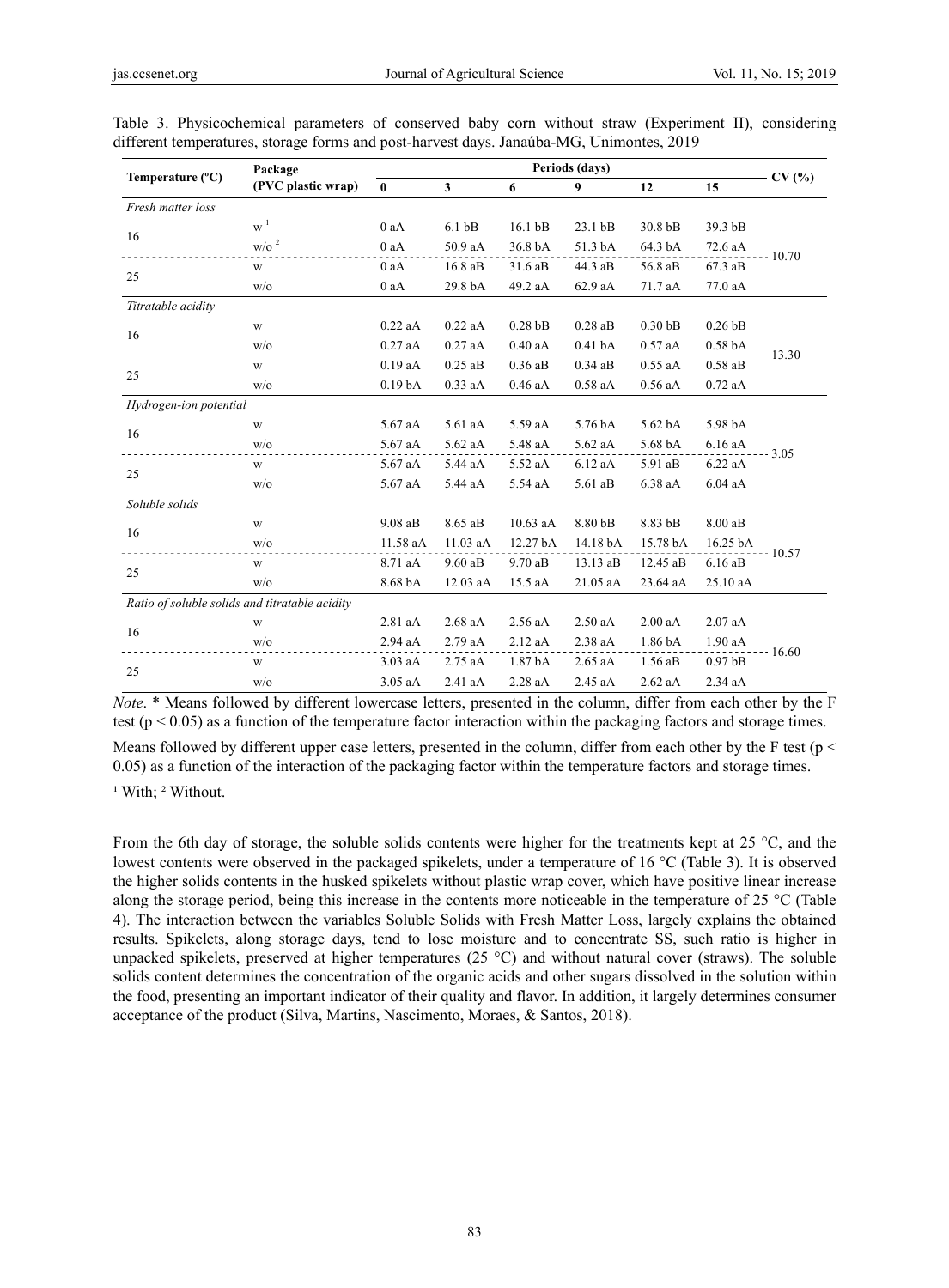| Fresh Matter Loss $\begin{pmatrix} 9/6 \\ 8 \end{pmatrix}$ $\approx$ $\begin{pmatrix} 9/6 \\ 8 \end{pmatrix}$<br>1,0<br>$\overline{7}$<br>30<br>Hydrogen-ion potential<br>Soluble Solids ("Brix)<br>AT (% malic acid)<br>25<br>0,8<br>6,6<br>3<br>20<br>0,6<br>(SS/AT)<br>6,2<br>$\overline{2}$<br>15<br>0.4<br>5,8<br>10<br>0,2<br>5,4<br>5<br>0.0<br>$\Omega$<br>5<br>$\Omega$<br>12 15<br>$\mathfrak{I}$<br>3<br>6<br>$\Omega$<br>$\mathbf Q$<br>3<br>6<br>$12 \quad 15$<br>$\Omega$<br>15<br>9<br>12 15<br>12<br>$\Omega$<br>12 15<br>$\overline{Q}$<br>9<br>$\Omega$<br>$\Omega$<br>3<br>6<br>6<br>6<br>3<br>Storage periods<br>Storage periods<br>Storage periods<br>Storage periods<br><b>Storage periods</b> |               |                    |                 |                                                 |                          |                             |                |                  |
|----------------------------------------------------------------------------------------------------------------------------------------------------------------------------------------------------------------------------------------------------------------------------------------------------------------------------------------------------------------------------------------------------------------------------------------------------------------------------------------------------------------------------------------------------------------------------------------------------------------------------------------------------------------------------------------------------------------------|---------------|--------------------|-----------------|-------------------------------------------------|--------------------------|-----------------------------|----------------|------------------|
| <b>Variables</b>                                                                                                                                                                                                                                                                                                                                                                                                                                                                                                                                                                                                                                                                                                     | Temperature   | Package            |                 | <b>Equation</b>                                 | $\mathbb{R}^2$           | $\mathbf{P}_{\text{value}}$ | <b>Days</b>    | $Y_{\text{max}}$ |
| (without straw)                                                                                                                                                                                                                                                                                                                                                                                                                                                                                                                                                                                                                                                                                                      | $(^{\circ}C)$ | (PVC plastic wrap) |                 |                                                 |                          |                             |                |                  |
| <b>Fresh Matter Loss</b>                                                                                                                                                                                                                                                                                                                                                                                                                                                                                                                                                                                                                                                                                             | 16            | $w^1$              | $1^{\bullet}$   | $\hat{v} = -0.5911 + 2.6421**x$                 | 0.99                     | 0.0001                      | 15             | 39.04            |
|                                                                                                                                                                                                                                                                                                                                                                                                                                                                                                                                                                                                                                                                                                                      |               | $w/\sigma^2$       | $2^*$           | $\hat{v} = 16.1357 + 3.9796**x$                 | 0.76                     | 0.0001                      | 15             | 75.83            |
|                                                                                                                                                                                                                                                                                                                                                                                                                                                                                                                                                                                                                                                                                                                      | 25            | W                  | $3^{\triangle}$ | $\hat{v} = 2.6469 + 4.4672**x$                  | 0.99                     | 0.0001                      | 15             | 69.65            |
|                                                                                                                                                                                                                                                                                                                                                                                                                                                                                                                                                                                                                                                                                                                      |               | $w$ /0             | $4^{\bullet}$   | $\hat{v} = 10.9935 + 4.9913**x$                 | 0.92                     | 0.0001                      | 15             | 85.86            |
|                                                                                                                                                                                                                                                                                                                                                                                                                                                                                                                                                                                                                                                                                                                      | 16            | W                  | $1^{\bullet}$   | $\hat{v} = 0.2226 + 0.004429*x$                 | 0.55                     | 0.0310                      | 15             | 0.29             |
| <b>Titratable Acidity</b>                                                                                                                                                                                                                                                                                                                                                                                                                                                                                                                                                                                                                                                                                            |               | W/O                | $2^*$           | $\hat{v} = 0.2401 + 0.02326**x$                 | 0.92                     | 0.0001                      | 15             | 0.59             |
|                                                                                                                                                                                                                                                                                                                                                                                                                                                                                                                                                                                                                                                                                                                      | 25            | W                  | $3^{\triangle}$ | $\hat{y} = 0.1739 + 0.02698**x$                 | 0.92                     | 0.0001                      | 15             | 0.58             |
|                                                                                                                                                                                                                                                                                                                                                                                                                                                                                                                                                                                                                                                                                                                      |               | $w$ /0             | $4^{\bullet}$   | $\hat{v} = 0.2287 + 0.03295**x$                 | 0.95                     | 0.0001                      | 15             | 0.72             |
|                                                                                                                                                                                                                                                                                                                                                                                                                                                                                                                                                                                                                                                                                                                      | 16            | W                  | $1^{\bullet}$   | $\hat{v} = 5.6754 - 0.03174*x + 0.003214*x^2$   | 0.69                     | 0.047                       | 4.9            | 5.60             |
|                                                                                                                                                                                                                                                                                                                                                                                                                                                                                                                                                                                                                                                                                                                      |               | W/0                | $2^*$           | $\hat{v} = 5.7102 - 0.07566**x + 0.006815**x^2$ | 0.92                     | 0.0001                      | 8.9            | 5.58             |
| Hydrogen-ion potential                                                                                                                                                                                                                                                                                                                                                                                                                                                                                                                                                                                                                                                                                               | 25            | W                  | $3^{\triangle}$ | $\hat{v} = 5.6381 - 0.04717**x + 0.005533**x^2$ | 0.63                     | 0.0001                      | 4.3            | 5.54             |
|                                                                                                                                                                                                                                                                                                                                                                                                                                                                                                                                                                                                                                                                                                                      |               | W/0                | $4^{\bullet}$   | $\hat{v} = 5.5660 - 0.01867*x + 0.004251**x^2$  | 0.59                     | 0.0009                      | 2.2            | 5.55             |
|                                                                                                                                                                                                                                                                                                                                                                                                                                                                                                                                                                                                                                                                                                                      | 16            | W                  | $1^{\bullet}$   | $\hat{v} = 8.9925$                              | $\overline{\phantom{0}}$ | >0.05                       | $\overline{a}$ | 8.99             |
|                                                                                                                                                                                                                                                                                                                                                                                                                                                                                                                                                                                                                                                                                                                      |               | W/O                | $2^*$           | $\hat{v} = 10.6919 + 0.3762**x$                 | 0.91                     | 0.0001                      | 15             | 16.33            |
| Soluble Solids                                                                                                                                                                                                                                                                                                                                                                                                                                                                                                                                                                                                                                                                                                       |               | W                  | $3^{\triangle}$ | $\hat{v} = 7.6902 + 1.1531**x - 0.07733**x^2$   | 0.56                     | 0.0001                      | 7.5            | 11.99            |
|                                                                                                                                                                                                                                                                                                                                                                                                                                                                                                                                                                                                                                                                                                                      | 25            | W/O                | $4^{\bullet}$   | $\hat{y} = 8.9161 + 1.1667**x$                  | 0.98                     | 0.0001                      | 15             | 33.92            |
|                                                                                                                                                                                                                                                                                                                                                                                                                                                                                                                                                                                                                                                                                                                      | 16            | W                  | $1^{\bullet}$   | $\hat{v} = 2.8112 - 0.05554**x$                 | 0.89                     | 0.0010                      | $\theta$       | 2.81             |
|                                                                                                                                                                                                                                                                                                                                                                                                                                                                                                                                                                                                                                                                                                                      |               | W/O                | $2^*$           | $\hat{v} = 2.8808 - 0.0735**x$                  | 0.82                     | 0.0001                      | $\mathbf{0}$   | 2.88             |
| SS/TA                                                                                                                                                                                                                                                                                                                                                                                                                                                                                                                                                                                                                                                                                                                | 25            | W                  | $3^{\triangle}$ | $\hat{v} = 3.08476 - 0.1260**x$                 | 0.77                     | 0.0001                      | $\Omega$       | 3.08             |
|                                                                                                                                                                                                                                                                                                                                                                                                                                                                                                                                                                                                                                                                                                                      |               | W/0                | $4^{\bullet}$   | $\hat{y} = 2.52$                                |                          | >0.05                       |                | 2.52             |

Table 4. Equations for the variables considered in the experiment II of baby corn conserved without straw in different post-harvest seasons. Janaúba-MG, Unimontes, 2019

*Note.*<sup>1</sup> With;<sup>2</sup> Without.

The ratio between soluble solids and titratable acidity in the stored spikelets without straw decreased as a function of the increase in storage days, except for samples at 25  $\degree$ C without the presence of plastic wrap packaging, which did not fit the statistical model (Table 4).

The packaging and lower temperatures provided better values of SS/TA because these storage conditions promote a reduction of moisture loss. Thus, the maintenance of post-harvest quality of the spikelets is preserved and the ratio between soluble solids and acidity are more stable, leading to a higher flavor of the baby corn. The decrease in SS/TA over the storage days can be attributed to changes in soluble solids contents and acidity of the spikelets, because even increasing the values observed in these isolated variables, their imbalance leads to a decrease in the flavor, being an important characteristic, linking this variable with the smooth and pleasant taste of them (Ferreira et al., 2010).

### 4. Conclusions

The best storage condition for the spikelets with straw and husked ones, aiming at maintaining the main characteristics of quality in the post-harvest, are obtained at the temperature of 16 °C and with the use of the controlled atmosphere, through the packaging with the PVC plastic wrap.

For spikelets preserved by the presence of straw, the maximum storage time for maintenance of characteristics in the post-harvest was four days, and for spikelets stored without straw, the maximum storage time was two days and 12 hours, both at refrigerated temperature (16  $^{\circ}$ C) and under controlled atmosphere.

### Acknowledgements

The authors acknowledge the financial support given by CAPES, CNPq, FAPEMIG and UNIMONTES.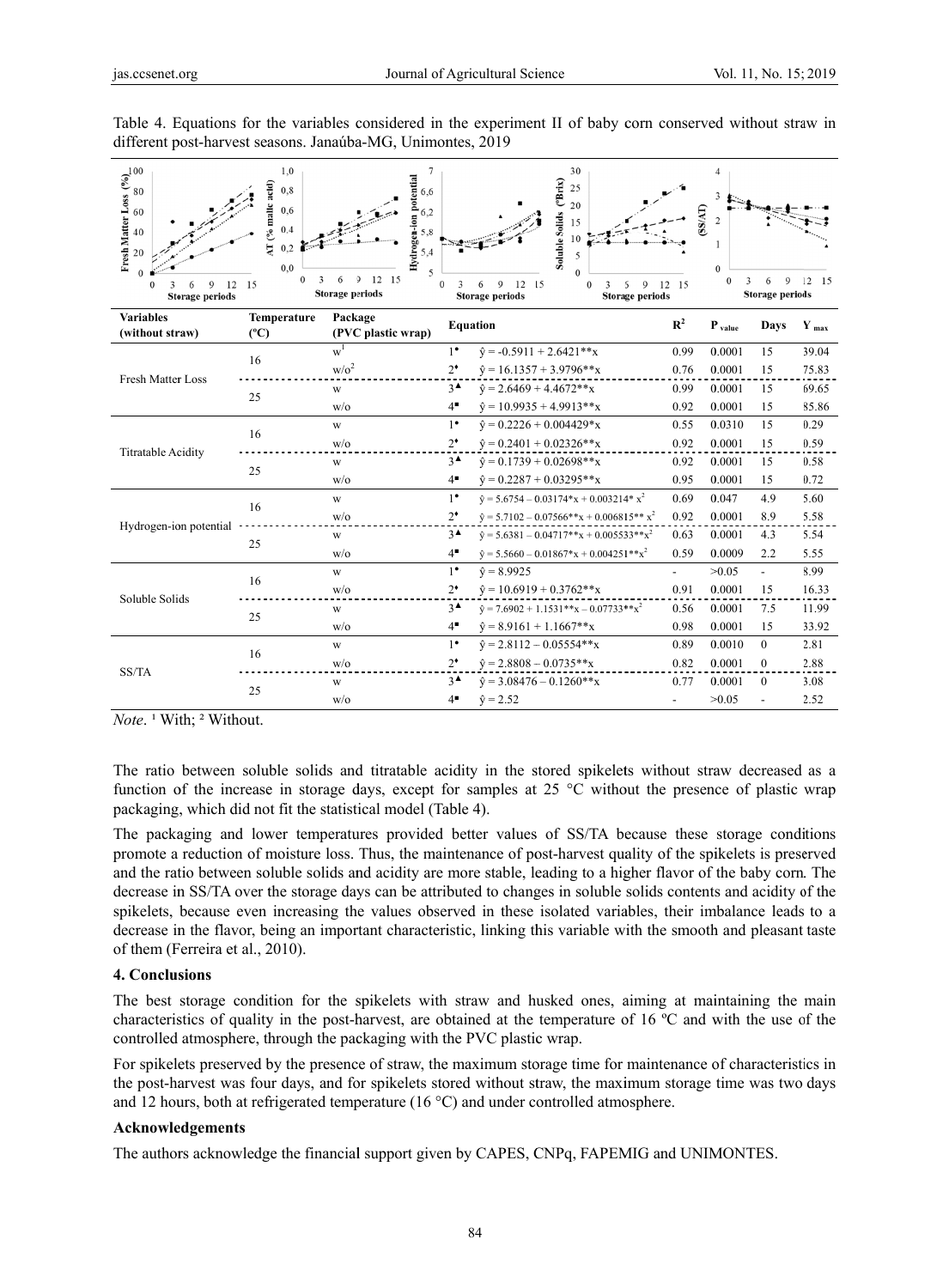#### **References**

- Araújo, K. K. S., Campos, A. J. de, & Gomes, M. A. (2014). Diferentes embalagens na qualidade pós-colheita de milho verde 'AG 1051'. *Revista Agrotecnologia, 5*(1), 129-142. https://doi.org/10.12971/2179-5959/ agrotecnologia.v5n1p129-142
- Asaduzzaman, M., Biswas, M., Islam, M. N., Rahman, M. M., Begum, R., & Sarkar, M. A. R. (2014). Variety and N-fertilizer rate influence the growth, yield and yield parameters of baby corn (*Zea mays* L.). *Journal of Agricultural Science, 6*(3), 118-131. https://doi.org/10.5539/jas.v6n3p118
- Bakry, M. O., El-Shorbagy, T., El-Desuki, M., El-Behairy, U. A., & Ibrahim, H. A. (2015). Effect of Some Post-Harvest Treatments on Sweet Corn (*Zea mays* Var. Rugosa) Quality During Storage. *Middle East Journal of Agriculture Research, 4*(4), 925-931.
- Brandão, L. M. (2015). *Características agronômicas de cultivares de milho em função de estratégias de fertilização* (p. 21, Trabalho de Conclusão de Curso, Engenharia Agronômica, Universidade Federal de São João Del-Rei, Sete Lagoas).
- Chitarra, M. I. F., & Chitarra, A. B*.* (2005). *Pós-colheita de frutos e hortaliças: Fisiologia e manuseio* (p. 785, Revisada e ampliada, 2 ver e ampl.). Lavras: Universidade Federal de Lavras.
- Cruz, C. D. (2016). Genes Software-extended and integrated with the R, Matlab and Selegen. *Acta Scientiarum Agronomy, 38*(4), 547-552. https://doi.org/10.4025/actasciagron.v38i4.32629
- Ferreira, S. M. R., Quadros, D. A., Karkle, E. N. L., Lima, J. J., Tullio, L. T., & Freitas, R. J. S. (2010). Postharvest quality of conventional and organic tomatoes. *Ciência e Tecnologia de Alimentos, 30*(4), 858-864. https://doi.org/10.1590/S0101-20612010000400004
- Instituto Adolfo Lutz. (1985). Normas analíticas do Instituto Adolfo Lutz. *Métodos químicos e físicos de análise de alimentos* (3rd ed.). São Paulo, Brazil.
- Lima, A. S. O. D., Melo, A. R., Oliveira, L. F., Tolentino, V. R., & Branco, C. S. V. (2015). Análises físicas, composição centesimal e nutricional de minimilho (*Zea mays* L.) orgânico de diferentes variedades. *Revista Verde de Agroecologia e Desenvolvimento Sustentável, 10*(5, Especial), 49-55. https://doi.org/10.18378/ rvads.v10i5.3589
- Mamede, A. M. G. N., Chitarra, A. B., Fonseca, M. J. de, Soares, A. G., Ferreira, J. C. de S., & Lima, L. C. de O. (2009). Conservação pós-colheita de espigas de milho verde minimamente processado sob diferentes temperaturas. *Ciência e Agrotecnologia, 33*(1), 200-206. https://doi.org/10.1590/S1413-70542009000 100028
- Mamede, A. M. G. N., Fonseca, M. J. de O., Soares, A. G., Pereira Filho, I. A., & Godoy, R. L. de O. (2015). Conservação pós-colheita do milho verde minimamente processado sob atmosfera controlada e refrigeração. *Rev. Ceres, 62*(2), 149-158. https://doi.org/10.1590/0034-737X201562020004
- Menezes, K. R. P., Santos, G. C. S., Oliveira, O. M., Sanches, A. G., Cordeiro, C. A. M., & Oliveira, A. R. G. (2017) Influência dos revestimentos comestíveis na preservação da qualidade pós-colheita de tomate de mesa. *Colloquium Agrariae, 13*(3), 14-28. https://doi.org/10.5747/ca.2017.v13.n3.a170
- Miranda A. L. S., Marques D. R. P., Passos L. P., & Oliveira I. R. N. (2017). Efeito Do tipo de embalagem e do tempo de armazenamento nas qualidades físico-químicas de cenoura minimamente processada. *The Journal of Engineering and Exact Sciences, 3*(6), 807-812. https://doi.org/10.18540/jcecvl3iss6pp0807-0812
- Oliveira, E., Mosquera, D. J. C., Heinzen, S. S., Freitas, D. C. L., Hendges, M. V., Amarante, C. V. T., & Steffens, C. A. (2017). Armazenamento refrigerado de gabiroba em diferentes embalagens. *Revista da jornada da pós-graduação e pesquisa—CONGREGA 2017.*
- Perfeito, D. G. A., Lopes, M. C. M., Salomão, L. C., Souza, M. L. C., Benett, C. G. S., & Lima, B. P. (2017). Post-harvest characterization of sweet corn submitted to nitrogen fertigation. *Brazilian Journal of Food Technology, 20*, e2016140. https://doi.org/10.1590/1981-6723.14016
- Pimentel-Gomes, F. (2000). *Curso de estatística experimental* (14th ed., p. 477). Piracicaba: Nobel.
- Rattanachia, A., & Kanlayanarat, S. (2015). Quality Management and Supply Chain of Baby Corn in Thailand. *Oltenia Journal for Studies in Natural Sciences, 31*(1), 243-246.
- Rodrigues, L. R. F., da Silva, N., & Mori, E. S. (2004). Avaliação de sete famílias s2 prolíficas de minimilho para a produção de híbridos. *Bragantia, 63*(1), 31-38. https://doi.org/10.1590/S0006-87052004000100004